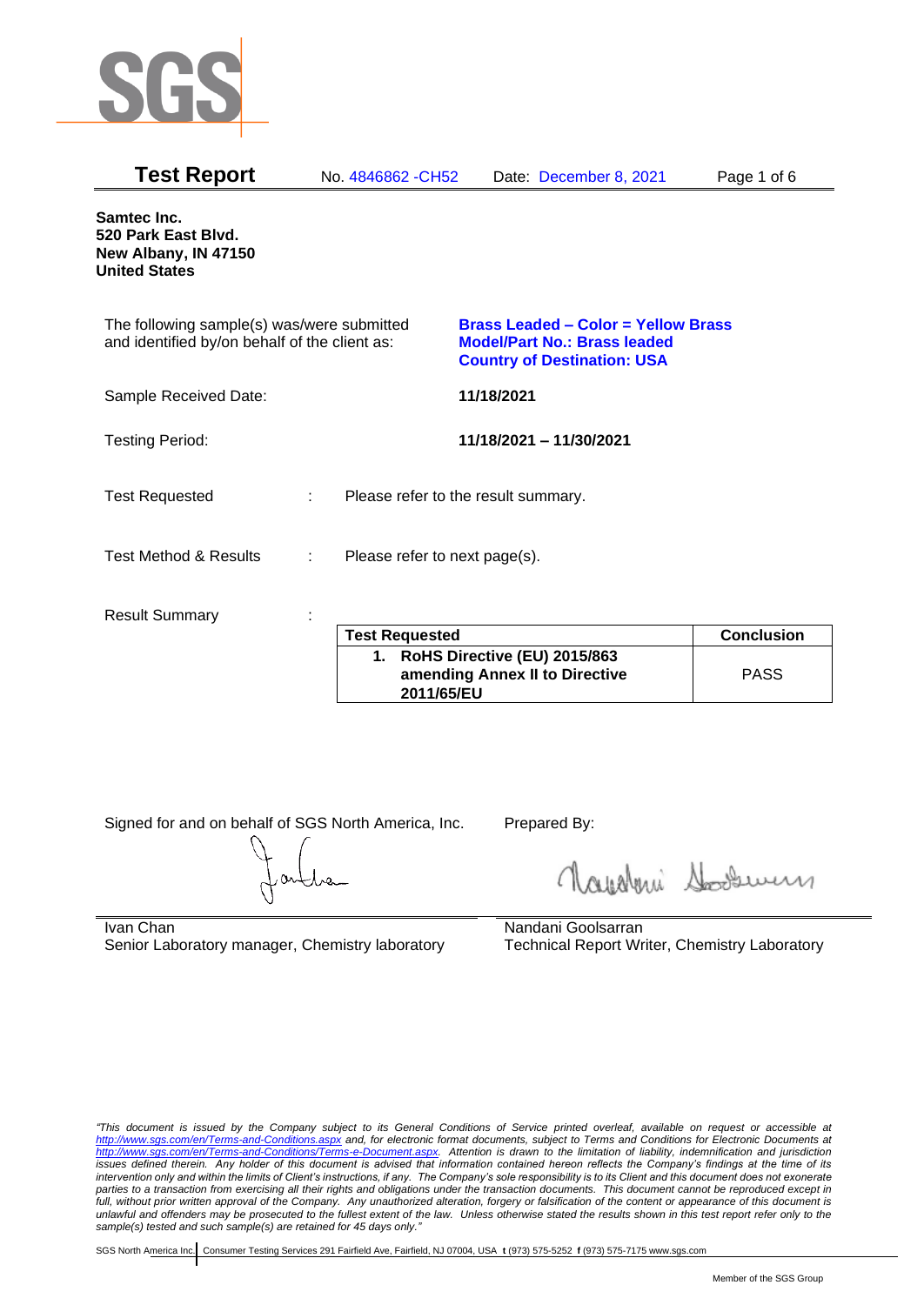

| <b>Test Report</b> | No. 4846862 - CH52 | Date: December 8, 2021 | Page 2 of 6 |
|--------------------|--------------------|------------------------|-------------|
|--------------------|--------------------|------------------------|-------------|

## **1. RoHS Directive (EU) 2015/863 amending Annex II to Directive 2011/65/EU**

## **Testing was done at an SGS Affiliate Laboratory:**

**Specimen SGS Sample ID Description No.** 1 HKT21-058386.006 Golden metal

Remarks :

 $(1)$  1 mg/kg = 1 ppm = 0.0001%

(2) MDL = Method Detection Limit

- $(3)$  ND = Not Detected  $($  < MDL)
- (4) "-" = Not Regulated

Test Method : With reference to IEC 62321-4:2013+A1:2017 and IEC62321-5:2013, analyzed by ICP-OES.

(Decision Rule: please refer to appendix 1: Category 1)

With reference to IEC62321-7-1:2015, analyzed by UV-Vis. (Decision Rule: please refer to appendix 1: Category 4)

| Test Item $(s)$                                  | Limit                    | Unit                    | MDL                      | 006       |
|--------------------------------------------------|--------------------------|-------------------------|--------------------------|-----------|
| Cadmium (Cd)                                     | 100                      | mg/kg                   | $\overline{2}$           | <b>ND</b> |
| Lead (Pb)                                        | 1,000                    | mg/kg                   | 5                        | 23360#    |
| Mercury (Hg)                                     | 1,000                    | mg/kg                   | $\overline{2}$           | <b>ND</b> |
| Hexavalent Chromium $(Cr(VI))\blacktriangledown$ |                          | $\mu$ g/cm <sup>2</sup> | 0.10                     | <b>ND</b> |
| Sum of PBBs                                      | 1,000                    | mg/kg                   | $\qquad \qquad -$        | ND.       |
| Monobromobiphenyl                                |                          | mg/kg                   | 5                        | <b>ND</b> |
| Dibromobiphenyl                                  |                          | mg/kg                   | 5                        | <b>ND</b> |
| Tribromobiphenyl                                 | $\overline{\phantom{a}}$ | mg/kg                   | 5                        | <b>ND</b> |
| Tetrabromobiphenyl                               |                          | mg/kg                   | 5                        | ND.       |
| Pentabromobiphenyl                               |                          | mg/kg                   | 5                        | <b>ND</b> |
| Hexabromobiphenyl                                |                          | mg/kg                   | 5                        | <b>ND</b> |
| Heptabromobiphenyl                               | $\overline{\phantom{a}}$ | mg/kg                   | 5                        | ND.       |
| Octabromobiphenyl                                |                          | mg/kg                   | 5                        | <b>ND</b> |
| Nonabromobiphenyl                                |                          | mg/kg                   | 5                        | <b>ND</b> |
| Decabromobiphenyl                                |                          | mg/kg                   | 5                        | ND.       |
| Sum of PBDEs                                     | 1,000                    | mg/kg                   | $\overline{\phantom{a}}$ | <b>ND</b> |
| Monobromodiphenyl ether                          |                          | mg/kg                   | 5                        | <b>ND</b> |
| Dibromodiphenyl ether                            |                          | mg/kg                   | 5                        | ND.       |
| Tribromodiphenyl ether                           |                          | mg/kg                   | 5                        | <b>ND</b> |
| Tetrabromodiphenyl ether                         |                          | mg/kg                   | 5                        | <b>ND</b> |

*"This document is issued by the Company subject to its General Conditions of Service printed overleaf, available on request or accessible at <http://www.sgs.com/en/Terms-and-Conditions.aspx> and, for electronic format documents, subject to Terms and Conditions for Electronic Documents at [http://www.sgs.com/en/Terms-and-Conditions/Terms-e-Document.aspx.](http://www.sgs.com/en/Terms-and-Conditions/Terms-e-Document.aspx) Attention is drawn to the limitation of liability, indemnification and jurisdiction issues defined therein. Any holder of this document is advised that information contained hereon reflects the Company's findings at the time of its intervention only and within the limits of Client's instructions, if any. The Company's sole responsibility is to its Client and this document does not exonerate parties to a transaction from exercising all their rights and obligations under the transaction documents. This document cannot be reproduced except in full, without prior written approval of the Company. Any unauthorized alteration, forgery or falsification of the content or appearance of this document is unlawful and offenders may be prosecuted to the fullest extent of the law. Unless otherwise stated the results shown in this test report refer only to the sample(s) tested and such sample(s) are retained for 45 days only."*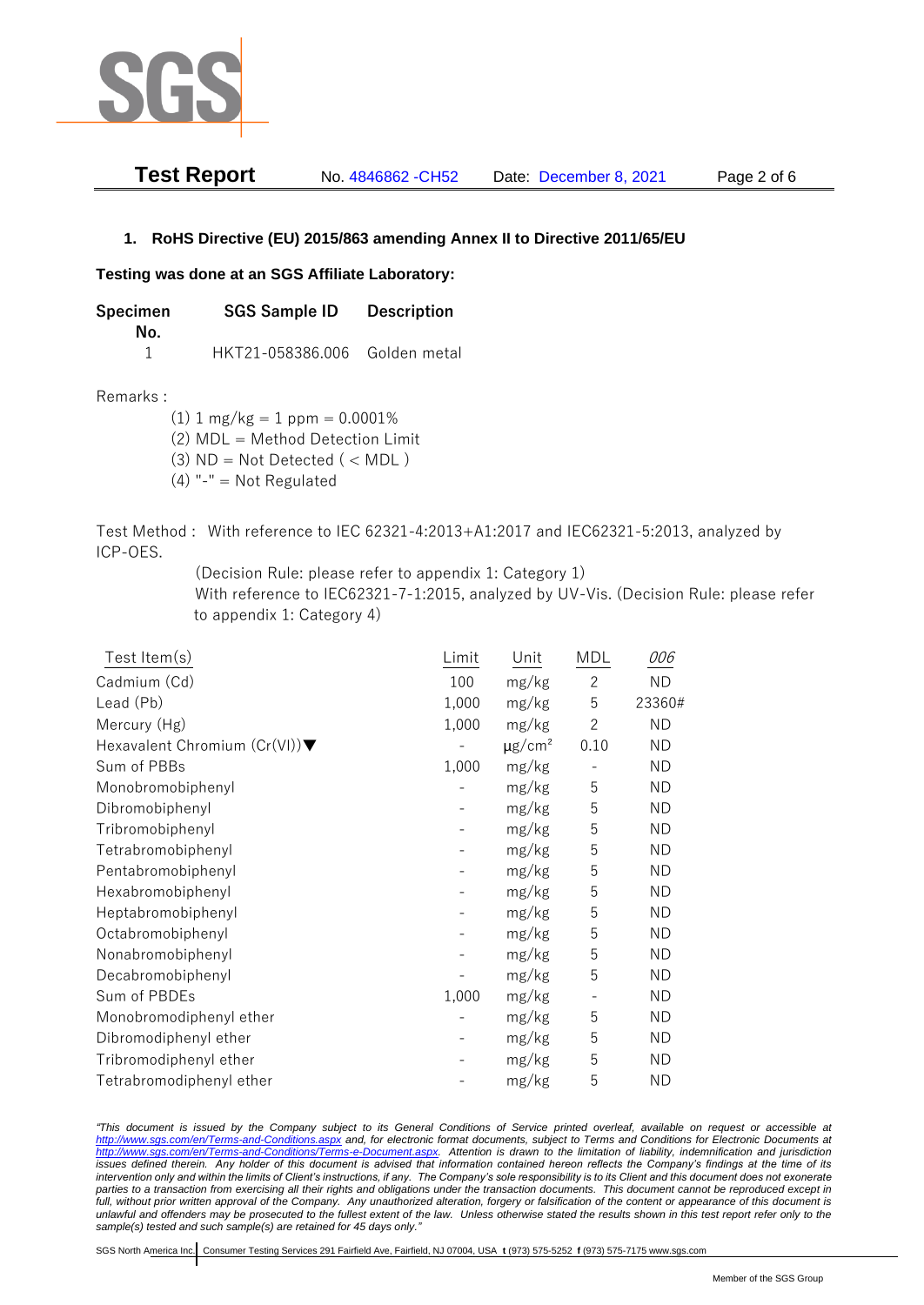

| <b>Test Report</b>       | No. 4846862 - CH52       | Date: December 8, 2021 |            |            | Page 3 of 6 |
|--------------------------|--------------------------|------------------------|------------|------------|-------------|
| Test Item $(s)$          | Limit                    | Unit                   | <b>MDL</b> | <u>006</u> |             |
| Pentabromodiphenyl ether | $\overline{\phantom{a}}$ | mg/kg                  | 5          | <b>ND</b>  |             |
| Hexabromodiphenyl ether  | $\overline{\phantom{a}}$ | mg/kg                  | 5          | <b>ND</b>  |             |
| Heptabromodiphenyl ether | $\overline{\phantom{a}}$ | mg/kg                  | 5          | <b>ND</b>  |             |
| Octabromodiphenyl ether  | $\overline{\phantom{a}}$ | mg/kg                  | 5          | <b>ND</b>  |             |
| Nonabromodiphenyl ether  | $\overline{\phantom{a}}$ | mg/kg                  | 5          | ΝD         |             |
| Decabromodiphenyl ether  | $\overline{\phantom{a}}$ | mg/kg                  | 5          | ΝD         |             |

Notes :

(1) The maximum permissible limit is quoted from RoHS Directive (EU) 2015/863. IEC 62321 series is equivalent to EN 62321 series

[http://www.cenelec.eu/dyn/www/f?p=104:30:1742232870351101::::FSP\\_ORG\\_ID,FSP\\_LANG\\_](http://www.cenelec.eu/dyn/www/f?p=104:30:1742232870351101::::FSP_ORG_ID,FSP_LANG_ID:1258637,25) [ID:1258637,25](http://www.cenelec.eu/dyn/www/f?p=104:30:1742232870351101::::FSP_ORG_ID,FSP_LANG_ID:1258637,25)

(2)  $\blacktriangledown$  = a. The sample is positive for Cr(VI) if the Cr(VI) concentration is greater than 0.13  $\mu$  g/cm2. The sample coating is considered to contain Cr(VI)

b. The sample is negative for Cr(VI) if Cr(VI) is ND (concentration less than 0.10  $\mu$  g/cm2). The coating is considered a non-Cr(VI) based coating

c. The result between 0.10  $\mu$  g/cm2 and 0.13  $\mu$  g/cm2 is considered to be

inconclusive - unavoidable coating variations may influence the determination Information on storage conditions and production date of the tested sample is unavailable and

thus Cr(VI) results represent status of the sample at the time of testing.

## Remark:

1. # = Lead (Pb) in No. 006 are exempted by EU RoHS directive 2011/65/EU based on |ANNEX III 6(c)|: Copper alloy containing up to 4 % lead by weight.

*"This document is issued by the Company subject to its General Conditions of Service printed overleaf, available on request or accessible at <http://www.sgs.com/en/Terms-and-Conditions.aspx> and, for electronic format documents, subject to Terms and Conditions for Electronic Documents at [http://www.sgs.com/en/Terms-and-Conditions/Terms-e-Document.aspx.](http://www.sgs.com/en/Terms-and-Conditions/Terms-e-Document.aspx) Attention is drawn to the limitation of liability, indemnification and jurisdiction issues defined therein. Any holder of this document is advised that information contained hereon reflects the Company's findings at the time of its intervention only and within the limits of Client's instructions, if any. The Company's sole responsibility is to its Client and this document does not exonerate*  parties to a transaction from exercising all their rights and obligations under the transaction documents. This document cannot be reproduced except in *full, without prior written approval of the Company. Any unauthorized alteration, forgery or falsification of the content or appearance of this document is unlawful and offenders may be prosecuted to the fullest extent of the law. Unless otherwise stated the results shown in this test report refer only to the sample(s) tested and such sample(s) are retained for 45 days only."*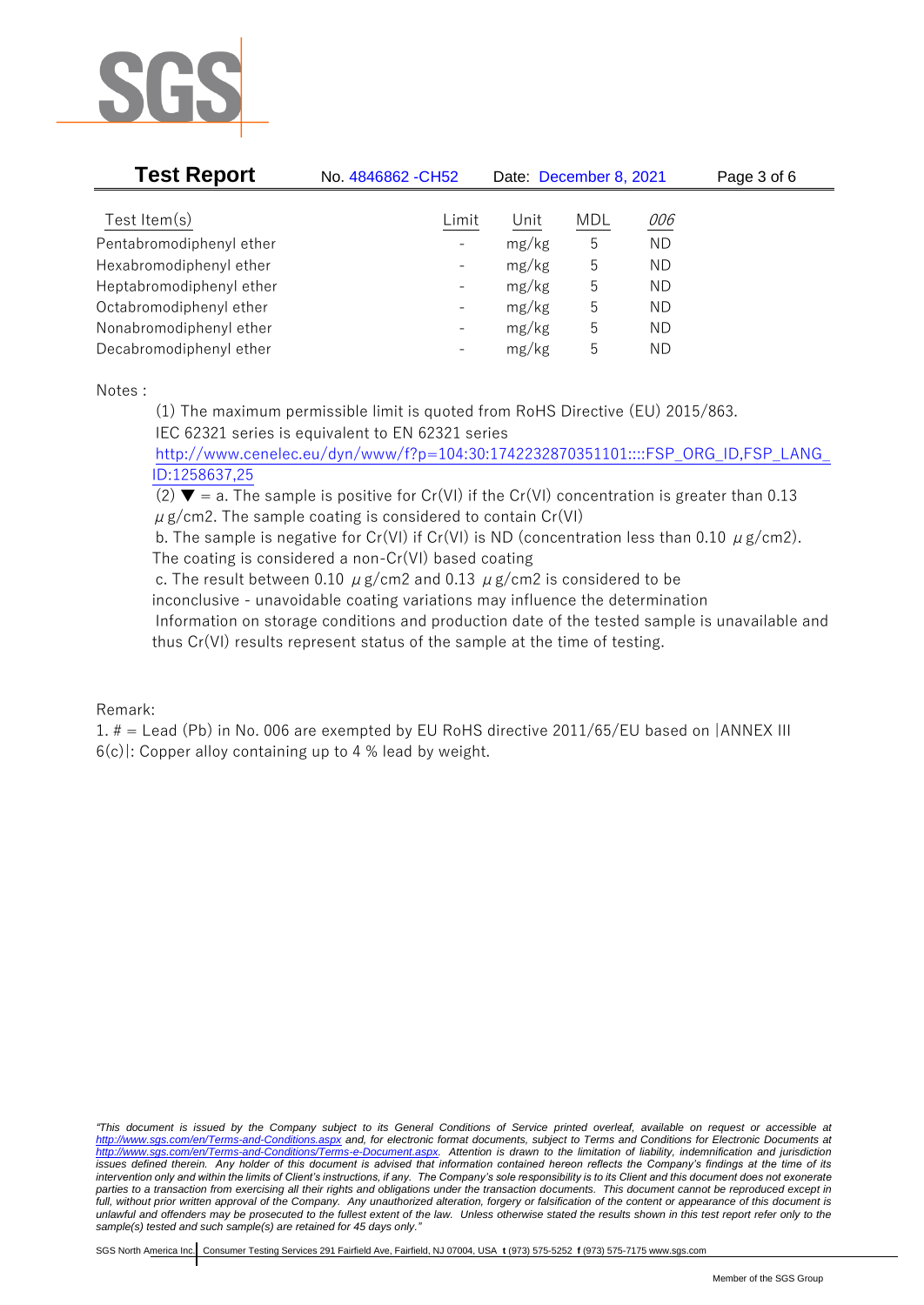

**Test Report** No. 4846862 -CH52 Date: December 8, 2021 Page 4 of 6

## Appendix 1

| Category       | Decision Rule Statement                                                                                                                                                                                                                                                                                                                                                                                                                                                                                                                                                                                                                                                                                                                                                                                                                                                                                                                                                                                                                                                                                                                                                                                                                                                                                                                                                                                                                                                                                            |
|----------------|--------------------------------------------------------------------------------------------------------------------------------------------------------------------------------------------------------------------------------------------------------------------------------------------------------------------------------------------------------------------------------------------------------------------------------------------------------------------------------------------------------------------------------------------------------------------------------------------------------------------------------------------------------------------------------------------------------------------------------------------------------------------------------------------------------------------------------------------------------------------------------------------------------------------------------------------------------------------------------------------------------------------------------------------------------------------------------------------------------------------------------------------------------------------------------------------------------------------------------------------------------------------------------------------------------------------------------------------------------------------------------------------------------------------------------------------------------------------------------------------------------------------|
| $\overline{1}$ | The decision rule for conformity reporting is based on the non-binary statement with quard band (is<br>equal to the expanded measurement uncertainty with a 95% coverage probability, w = U95) in<br>ILAC-G8:09/2019 Clause 4.2.3.<br>"Pass - the measured value is within (or below / above) the acceptance limit, where the<br>А.<br>acceptance limit is below / above to the quard band." or "Pass - The measured values were<br>observed in tolerance at the points tested. The specific false accept risk is up to 2.5%.".<br>"Conditional Pass - The measured values were observed in tolerance at the points tested.<br>В.<br>However, a portion of the expanded measurement uncertainty intervals about one or more<br>measured values exceeded / out of tolerance. When the measured result is close to the<br>tolerance, the specific false accept risk is up to 50%.".<br>C.<br>"Conditional Fail - One or more measured values were observed out of tolerance at the<br>points tested. However, a portion of the expanded measurement uncertainty intervals about<br>one or more measured values were in tolerance. When the measured result is close to the<br>tolerance, the specific false reject risk is up to 50%.".<br>"Fail - the measured value is out of (or below / above) the tolerance limit added / subtracted<br>D.<br>to the quard band." or "Fail - One or more measured values were observed out of tolerance<br>at the points tested". The specific false reject risk is up to 2.5%. |
| $\overline{2}$ | The decision rule for conformity reporting is based on BS EN 1811:2011+A1:2015: Reference test<br>method for release of nickel from all post assemblies which are inserted into pierced parts of the<br>human body and articles intended to come into direct and prolonged contact with the skin in<br>Section 9.2 interpretation of results.                                                                                                                                                                                                                                                                                                                                                                                                                                                                                                                                                                                                                                                                                                                                                                                                                                                                                                                                                                                                                                                                                                                                                                      |
| $\overline{3}$ | The decision rule for conformity reporting is based on the general consideration of simple<br>acceptance as stated in ISO/IEC Guide 98-3: "Uncertainty of measurement - Part 3: Guide to the<br>expression of uncertainty in measurement (GUM 1995)", and more specifically for analytical<br>measurements to the EURACHEM/CITAC Guide 2012 "Quantifying Uncertainty in Analytical<br>Measurement *                                                                                                                                                                                                                                                                                                                                                                                                                                                                                                                                                                                                                                                                                                                                                                                                                                                                                                                                                                                                                                                                                                                |
| 4              | The decision rule for conformity reporting is according to the IEC 62321-7-1 Edition 1.0 2015-09<br>Section 7: Table 1-(comparison to standard and interpretation of result)                                                                                                                                                                                                                                                                                                                                                                                                                                                                                                                                                                                                                                                                                                                                                                                                                                                                                                                                                                                                                                                                                                                                                                                                                                                                                                                                       |
| $\overline{5}$ | The decision rule for conformity reporting is according to the IEC 62321-3-1 Edition 1.0 2013-06<br>Annex A.3 interpretation of result.                                                                                                                                                                                                                                                                                                                                                                                                                                                                                                                                                                                                                                                                                                                                                                                                                                                                                                                                                                                                                                                                                                                                                                                                                                                                                                                                                                            |
| $\overline{6}$ | The decision rule for conformity reporting is according to the GB/T 26125-2011 Annex A to H                                                                                                                                                                                                                                                                                                                                                                                                                                                                                                                                                                                                                                                                                                                                                                                                                                                                                                                                                                                                                                                                                                                                                                                                                                                                                                                                                                                                                        |
| 7              | The decision rule for conformity reporting is according to the requested specification or standard<br>(ASTM F963-17 section 4.3.5)                                                                                                                                                                                                                                                                                                                                                                                                                                                                                                                                                                                                                                                                                                                                                                                                                                                                                                                                                                                                                                                                                                                                                                                                                                                                                                                                                                                 |
| $\overline{8}$ | The decision rule for conformity reporting is according to the requested specification or standard<br>(AS/NZS ISO 8124 Part 3 section 4.2)                                                                                                                                                                                                                                                                                                                                                                                                                                                                                                                                                                                                                                                                                                                                                                                                                                                                                                                                                                                                                                                                                                                                                                                                                                                                                                                                                                         |
| Remark         | If the decision rule is not feasible to be used and the uncertainty of the result is able to be provided.<br>the uncertainty range of the result will be shown in the report. Otherwise, only result will be shown<br>in the report.                                                                                                                                                                                                                                                                                                                                                                                                                                                                                                                                                                                                                                                                                                                                                                                                                                                                                                                                                                                                                                                                                                                                                                                                                                                                               |

*"This document is issued by the Company subject to its General Conditions of Service printed overleaf, available on request or accessible at <http://www.sgs.com/en/Terms-and-Conditions.aspx> and, for electronic format documents, subject to Terms and Conditions for Electronic Documents at [http://www.sgs.com/en/Terms-and-Conditions/Terms-e-Document.aspx.](http://www.sgs.com/en/Terms-and-Conditions/Terms-e-Document.aspx) Attention is drawn to the limitation of liability, indemnification and jurisdiction issues defined therein. Any holder of this document is advised that information contained hereon reflects the Company's findings at the time of its intervention only and within the limits of Client's instructions, if any. The Company's sole responsibility is to its Client and this document does not exonerate parties to a transaction from exercising all their rights and obligations under the transaction documents. This document cannot be reproduced except in full, without prior written approval of the Company. Any unauthorized alteration, forgery or falsification of the content or appearance of this document is unlawful and offenders may be prosecuted to the fullest extent of the law. Unless otherwise stated the results shown in this test report refer only to the sample(s) tested and such sample(s) are retained for 45 days only."*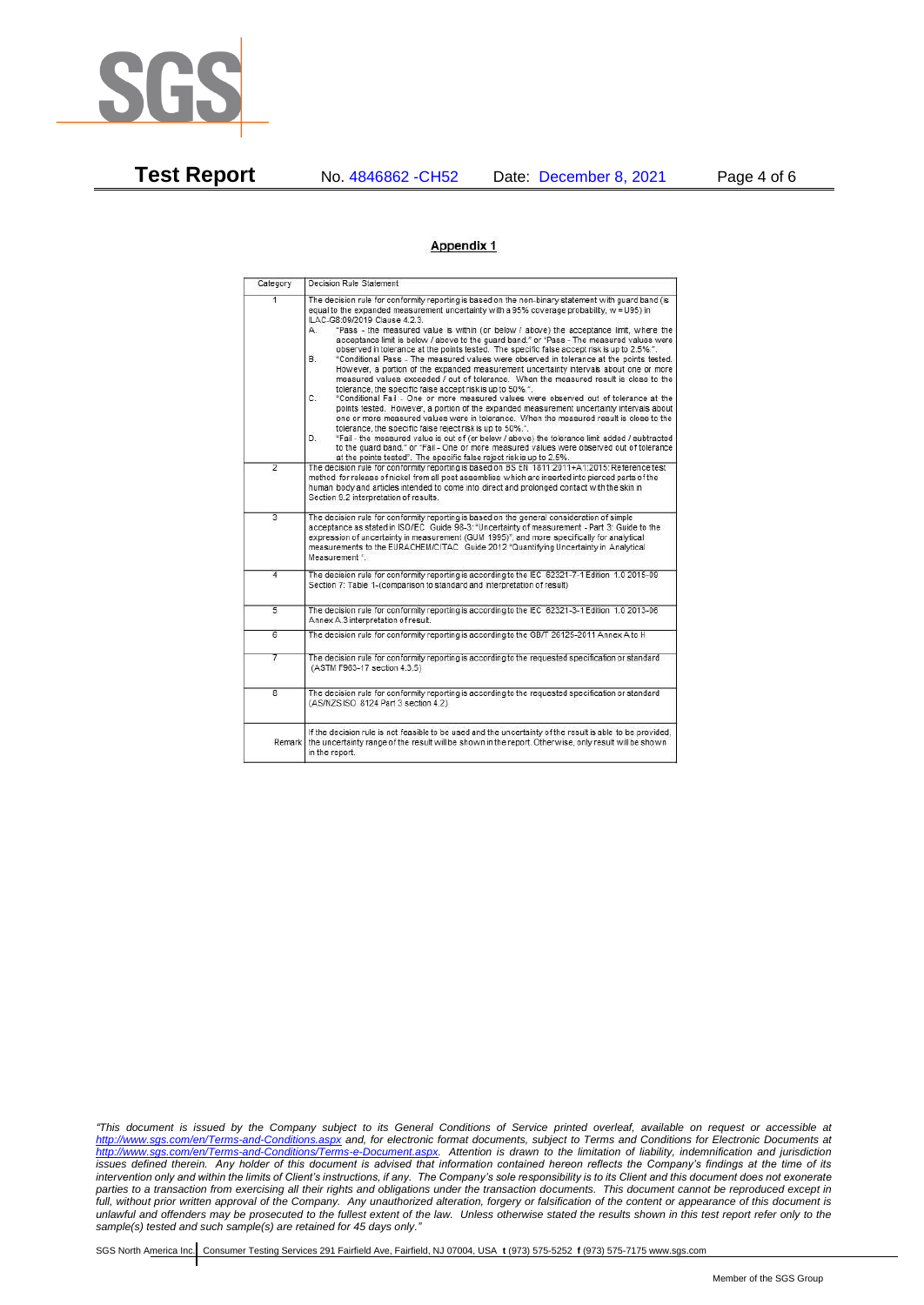



*"This document is issued by the Company subject to its General Conditions of Service printed overleaf, available on request or accessible at <http://www.sgs.com/en/Terms-and-Conditions.aspx> and, for electronic format documents, subject to Terms and Conditions for Electronic Documents at [http://www.sgs.com/en/Terms-and-Conditions/Terms-e-Document.aspx.](http://www.sgs.com/en/Terms-and-Conditions/Terms-e-Document.aspx) Attention is drawn to the limitation of liability, indemnification and jurisdiction issues defined therein. Any holder of this document is advised that information contained hereon reflects the Company's findings at the time of its intervention only and within the limits of Client's instructions, if any. The Company's sole responsibility is to its Client and this document does not exonerate*  parties to a transaction from exercising all their rights and obligations under the transaction documents. This document cannot be reproduced except in *full, without prior written approval of the Company. Any unauthorized alteration, forgery or falsification of the content or appearance of this document is unlawful and offenders may be prosecuted to the fullest extent of the law. Unless otherwise stated the results shown in this test report refer only to the sample(s) tested and such sample(s) are retained for 45 days only."*